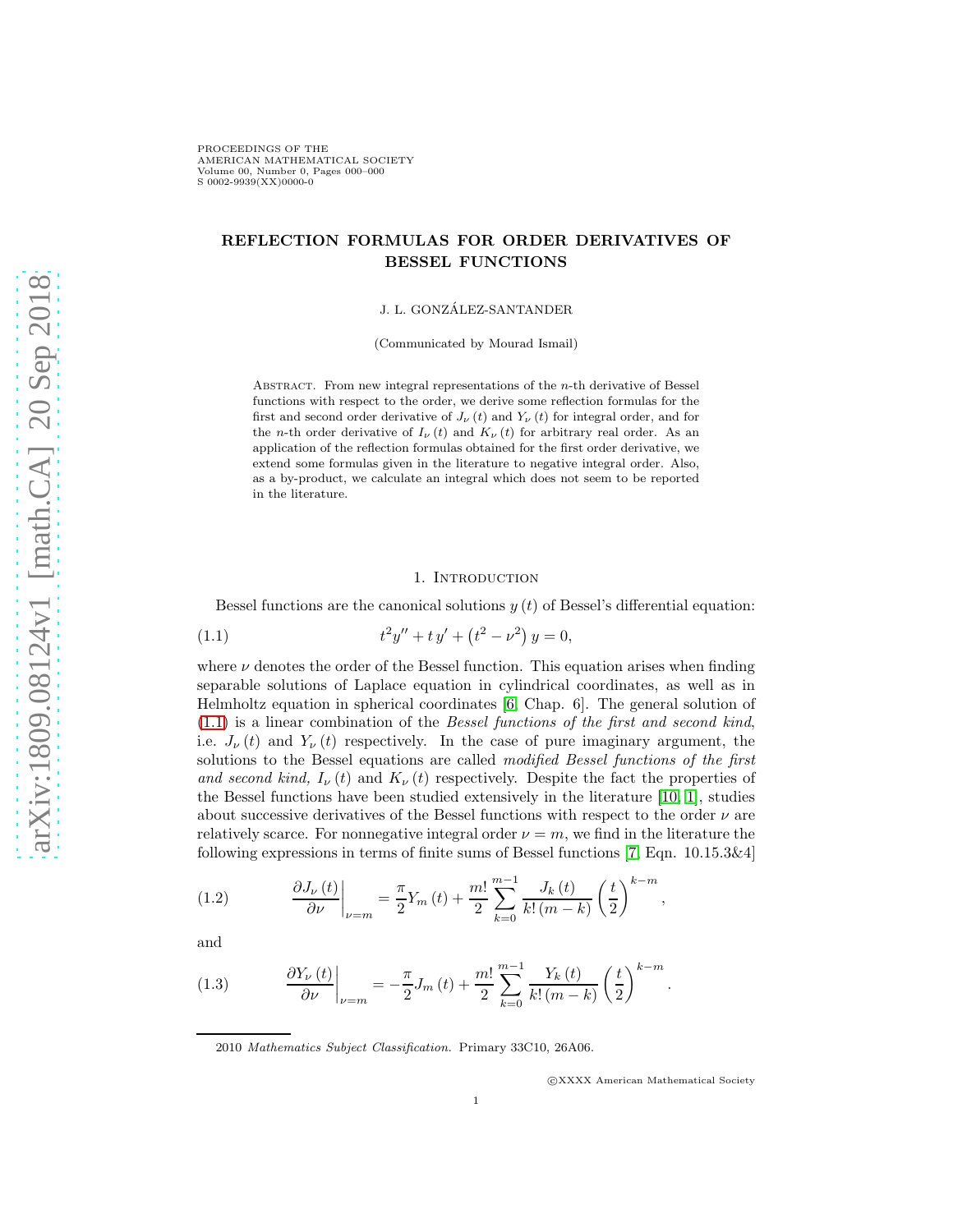<span id="page-1-3"></span>For modified Bessel functions, we have [\[7,](#page-13-3) Eqn. 10.38.3&4]

(1.4) 
$$
\frac{\partial I_{\nu}(t)}{\partial \nu}\bigg|_{\nu=m} = (-1)^m \left[ -K_m(t) + \frac{m!}{2} \sum_{k=0}^{m-1} \frac{(-1)^k I_k(t)}{k! (m-k)} \left( \frac{t}{2} \right)^{k-m} \right],
$$

and

<span id="page-1-2"></span>(1.5) 
$$
\frac{\partial K_{\nu}(t)}{\partial \nu}\bigg|_{\nu=m} = \frac{m!}{2} \sum_{k=0}^{m-1} \frac{K_{k}(t)}{k! (m-k)} \left(\frac{t}{2}\right)^{k-m}.
$$

Also, for the n-th derivative of the Bessel function of the first kind with respect to the order, we find in [\[8\]](#page-13-4) a more complex expression in series form.

Regarding integral representations of the derivative of  $J_{\nu}(t)$  and  $I_{\nu}(t)$  with re-spect to the order, we find in [\[2\]](#page-13-5)  $\forall \Re \nu > 0$ ,

(1.6) 
$$
\frac{\partial J_{\nu}(t)}{\partial \nu} = \pi \nu \int_0^{\pi/2} \tan \theta \ Y_0 \left( t \sin^2 \theta \right) J_{\nu} \left( t \cos^2 \theta \right) d\theta,
$$

and

(1.7) 
$$
\frac{\partial I_{\nu}(t)}{\partial \nu} = -2\nu \int_0^{\pi/2} \tan \theta \ K_0 \left( t \sin^2 \theta \right) I_{\nu} \left( t \cos^2 \theta \right) d\theta.
$$

Other integral representations of the order derivative of  $J_{\nu}(z)$  and  $Y_{\nu}(z)$  are given in [\[4\]](#page-13-6) for  $\nu > 0$  and  $t \neq 0, |\arg t| \leq \pi$ , which read as,

<span id="page-1-0"></span>(1.8) 
$$
\frac{\partial J_{\nu}(t)}{\partial \nu} = \pi \nu \left[ Y_{\nu}(t) \int_0^t \frac{J_{\nu}^2(z)}{t} dz + J_{\nu}(t) \int_t^{\infty} \frac{J_{\nu}(z) Y_{\nu}(z)}{z} dz \right],
$$

and

(1.9) 
$$
\frac{\partial Y_{\nu}(t)}{\partial \nu} = \pi \nu \left[ J_{\nu}(t) \left( \int_{t}^{\infty} \frac{Y_{\nu}^{2}(z)}{z} dz - \frac{1}{2\nu} \right) - Y_{\nu}(t) \int_{t}^{\infty} \frac{J_{\nu}(z) Y_{\nu}(z)}{z} dz \right].
$$

Recently, in [\[5\]](#page-13-7), we find the following integral representations of the derivatives of the modified Bessel functions  $I_{\nu}(t)$  and  $K_{\nu}(t)$  with respect to the order for  $\nu > 0$ and  $t \neq 0, |\arg t| \leq \pi$ ,

$$
(1.10) \qquad \frac{\partial I_{\nu}(t)}{\partial \nu} = -2\nu \left[ I_{\nu}(t) \int_{t}^{\infty} \frac{K_{\nu}(z) I_{\nu}(z)}{z} dz + K_{\nu}(t) \int_{0}^{t} \frac{I_{\nu}^{2}(z)}{z} dz \right],
$$

and

<span id="page-1-1"></span>
$$
(1.11) \qquad \frac{\partial K_{\nu}(t)}{\partial \nu} = 2\nu \left[ K_{\nu}(t) \int_{t}^{\infty} \frac{I_{\nu}(z) K_{\nu}(z)}{z} dz - I_{\nu}(t) \int_{t}^{\infty} \frac{K_{\nu}^{2}(z)}{z} dz \right].
$$

The great advantage of the integral expressions  $(1.8)-(1.11)$  $(1.8)-(1.11)$  is that the integrals involved in them can be calculated in closed-form [\[5\]](#page-13-7). Also,  $\forall \nu \notin \mathbb{Z}$ , expressions in closed-form for the second and third derivatives with respect to the order are found in [\[3\]](#page-13-8), but these expressions are extraordinarily complex, above all for the third derivative.

In view of the literature commented above, the goal of this article is two-folded. On the one hand, in Section [2,](#page-2-0) we obtain simple integral representations for the  $n$ -th derivatives of the Bessel functions with respect to the order. The great advantage of these expressions is that its numerical evaluation is quite rapid and straightforward.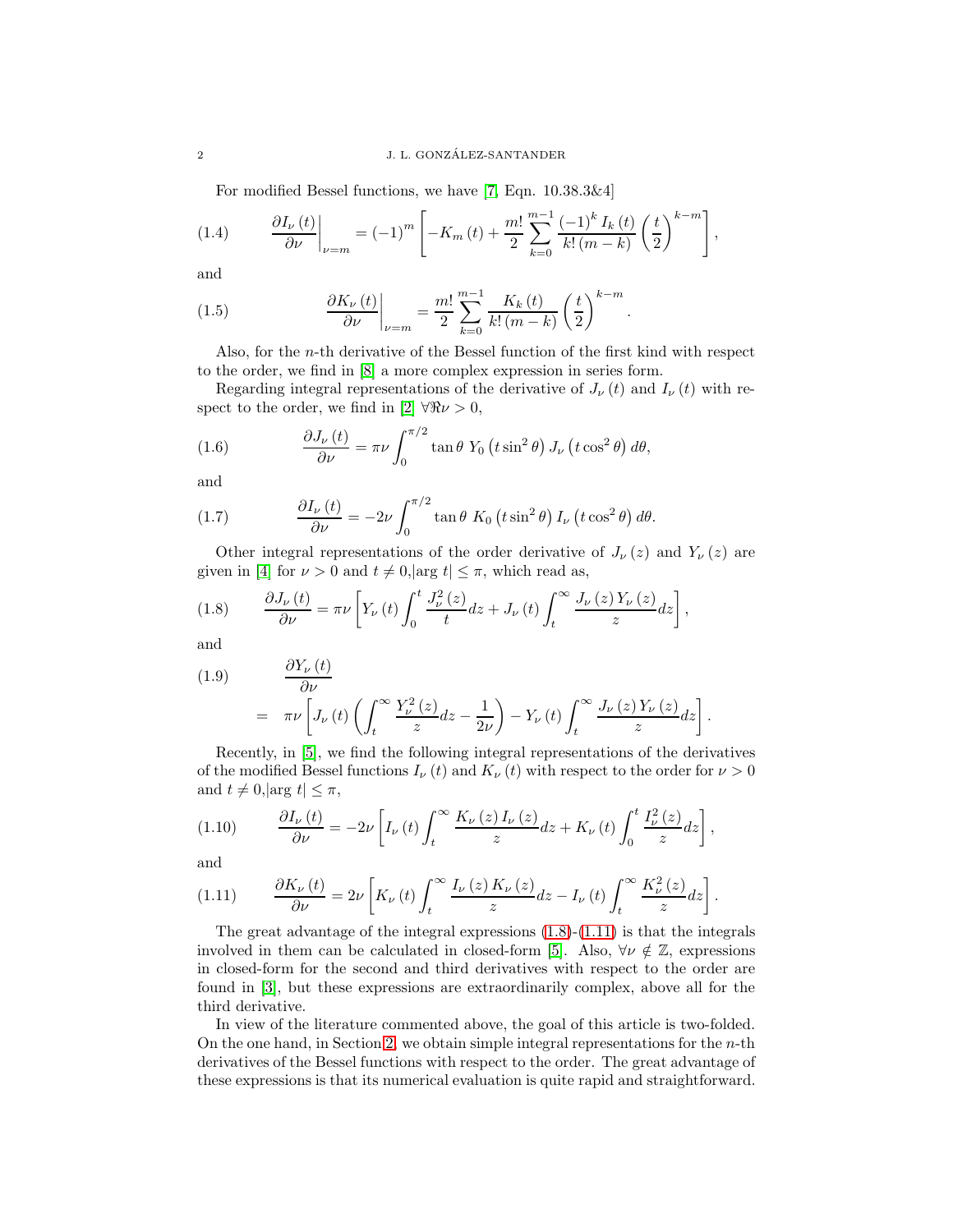As a by-product, we obtain the calculation of an integral which does not seem to be reported in the literature.

On the other hand, in Section [3,](#page-5-0) we derive some reflection formulas for the first and second order derivative of  $J_{\nu}(t)$  and  $Y_{\nu}(t)$  for integral order, from the expressions obtained in Section [2.](#page-2-0) Also, we derive reflection formulas for the  $n$ -th order derivative of  $I_{\nu}(t)$  and  $K_{\nu}(t)$  for arbitrary real order. As an application of the reflection formulas obtained for the first order derivative, we extend formulas  $(1.2)-(1.5)$  $(1.2)-(1.5)$  $(1.2)-(1.5)$  to negative integral orders.

<span id="page-2-0"></span>Finally, we collect our conclusions in Section [4.](#page-13-9)

### 2. INTEGRAL REPRESENTATIONS OF  $n$ -TH ORDER DERIVATIVES

In order to perform the n-th derivatives of Bessel and modified Bessel functions with respect to the order, first we state the following  $n$ -th derivatives, that can be proved easily by induction and using the binomial theorem.

Proposition 2.1. The *n*-th derivative of the functions

$$
f_1(\nu) = \cos(t \sin x - \nu x),
$$
  
\n
$$
f_2(\nu) = \sin(t \sin x - \nu x),
$$
  
\n
$$
f_3(\nu) = e^{-\nu x} \sin \pi \nu = \Im(e^{(i\pi - x)\nu}),
$$
  
\n
$$
f_4(\nu) = e^{-\nu x} \cos \pi \nu = \Re(e^{(i\pi - x)\nu}).
$$

,

with respect to the order  $\nu$  are given by

<span id="page-2-1"></span>(2.1) 
$$
f_1^{(n)}(\nu) = x^n \cos(t \sin x - \nu x - n\pi/2),
$$

(2.2) 
$$
f_2^{(n)}(\nu) = x^n \sin(t \sin x - \nu x - n\pi/2),
$$

(2.3) 
$$
f_3^{(n)}(\nu) = e^{-\nu x} \Im \left[ (i\pi - x)^n e^{i\pi \nu} \right]
$$

$$
= e^{-\nu x} \left[ p_n(x) \sin \pi \nu + q_n(x) \cos \pi \nu \right],
$$
  
(2.4)

(2.4) 
$$
f_4^{(n)}(\nu) = e^{-\nu x} \Re [(i\pi - x)^n e^{i\pi \nu}] = e^{-\nu x} [p_n(x) \cos \pi \nu - q_n(x) \sin \pi \nu].
$$

where we have set the polynomials

<span id="page-2-3"></span>(2.5) 
$$
p_n(x) = \Re[(i\pi - x)^n]
$$

$$
= \sum_{k=0}^{\lfloor n/2 \rfloor} {n \choose 2k} (-1)^{n+k} \pi^{2k} x^{n-2k},
$$

$$
q_n(x) = \Im[(i\pi - x)^n]
$$

$$
= \sum_{k=0}^{\lfloor (n-1)/2 \rfloor} {n \choose 2k+1} (-1)^{n+k+1} \pi^{2k+1} x^{n-2k-1}.
$$

To obtain the n-th derivative of the Bessel function of the first kind with respect to the order, we depart from the Schläfli integral representation of  $J_{\nu}(t)$  [\[7,](#page-13-3) Eqn. 10.9.6], wherein we have  $\forall \Re t > 0$ ,

<span id="page-2-2"></span>(2.7) 
$$
J_{\nu}(t) = \frac{1}{\pi} \int_0^{\pi} \cos(t \sin x - \nu x) dx - \frac{\sin \nu \pi}{\pi} \int_0^{\infty} e^{-t \sinh x - \nu x} dx.
$$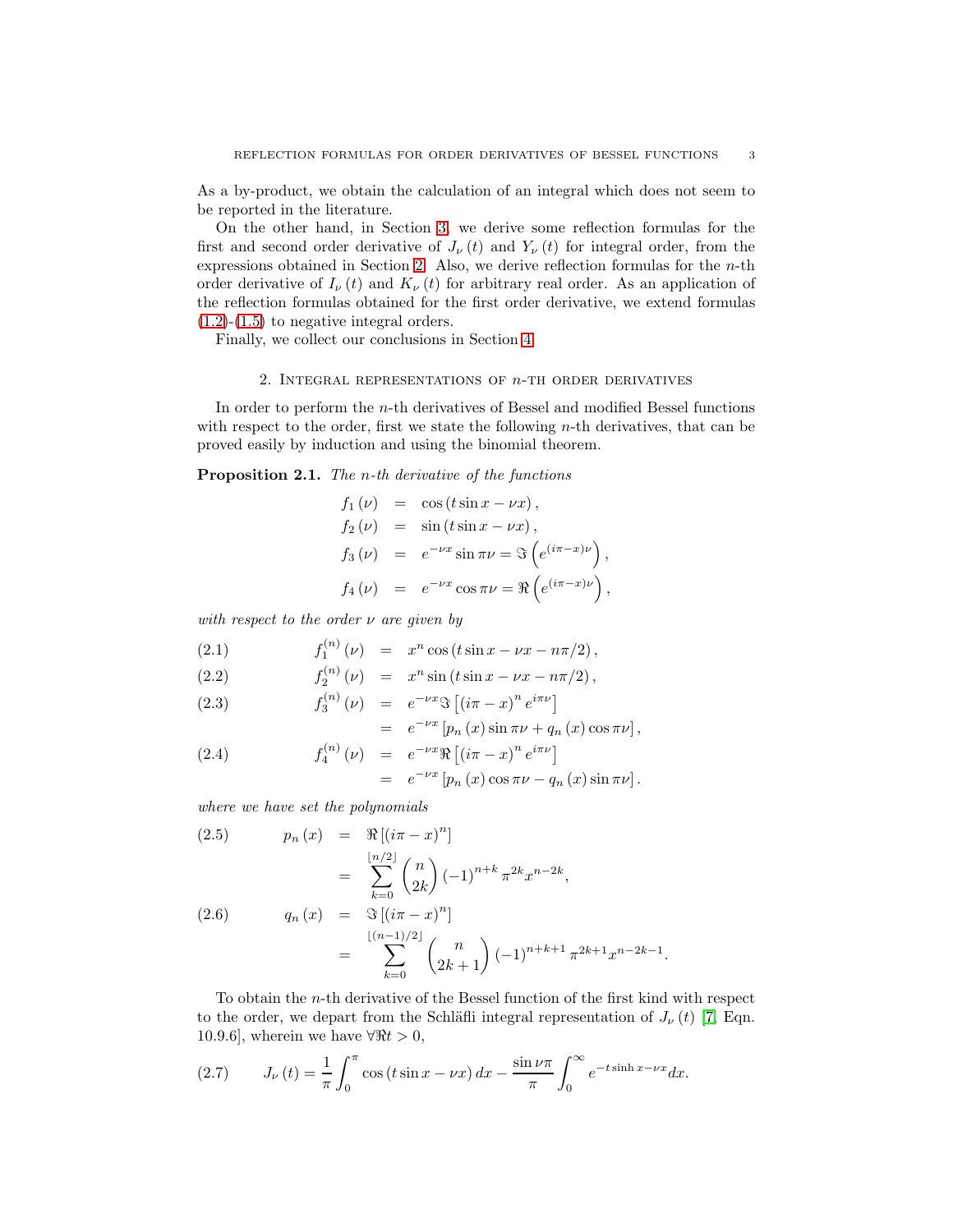Therefore, applying [\(2.1\)](#page-2-1) and [\(2.3\)](#page-2-1), the *n*-th derivative of  $J_{\nu}(t)$  with respect to the order is

<span id="page-3-0"></span>
$$
(2.8) \quad \frac{\partial^n}{\partial \nu^n} J_{\nu}(t) = \frac{1}{\pi} \int_0^{\pi} x^n \cos\left(t \sin x - \nu x - \frac{\pi}{2} n\right) dx
$$

$$
- \frac{1}{\pi} \int_0^{\infty} e^{-t \sinh x - \nu x} \Im\left[(i\pi - x)^n e^{i\pi \nu}\right] dx
$$

$$
(2.9) \quad = \frac{1}{\pi} \int_0^{\pi} x^n \cos\left(t \sin x - \nu x - \frac{\pi}{2} n\right) dx
$$

$$
- \frac{1}{\pi} \int_0^{\infty} e^{-t \sinh x - \nu x} \left[p_n(x) \sin \pi \nu + q_n(x) \cos \pi \nu\right] dx.
$$

Remark 2.2. As a consistency test, notice that the Taylor series,

<span id="page-3-1"></span>(2.10) 
$$
J_{\nu}(t) = \sum_{k=0}^{\infty} \left. \frac{\partial^k J_{\nu}(t)}{\partial \nu^k} \right|_{\nu=\nu_0} \frac{(\nu-\nu_0)^k}{k!},
$$

holds true  $\forall \nu_0 \in \mathbb{R}$ . Similar Taylor series hold true for  $Y_{\nu}(t)$ ,  $I_{\nu}(t)$  and  $K_{\nu}(t)$ .

Proof. Substituting  $(2.8)$  on the LHS of  $(2.10)$ , and reversing the order of integration and summation, we have

$$
J_{\nu}(t) = \frac{1}{\pi} \int_{0}^{\pi} \sum_{k=0}^{\infty} \frac{(\nu - \nu_{0})^{k}}{k!} x^{k} \cos\left(t \sin x - \nu_{0} x - \frac{\pi}{2} k\right) dx
$$
  

$$
- \frac{1}{\pi} \int_{0}^{\infty} e^{-t \sinh x - \nu_{0} x} \sum_{k=0}^{\infty} \frac{(\nu - \nu_{0})^{k}}{k!} \Im\left[(i\pi - x)^{k} e^{i\pi \nu_{0}}\right] dx
$$
  

$$
= \frac{1}{\pi} \int_{0}^{\pi} \Re\left[e^{i(t \sin x - \nu_{0} x)} \sum_{k=0}^{\infty} \frac{\left[x(\nu - \nu_{0})\right]^{k}}{k!} e^{-i\pi k/2}\right] dx
$$
  

$$
- \frac{1}{\pi} \int_{0}^{\infty} e^{-t \sinh x - \nu_{0} x} \Im\left[e^{i\pi \nu_{0}} \sum_{k=0}^{\infty} \frac{\left[(i\pi - x)(\nu - \nu_{0})\right]^{k}}{k!}\right] dx
$$
  

$$
= \frac{1}{\pi} \int_{0}^{\pi} \Re\left[e^{i(t \sin x - \nu_{0} x)} e^{-i x (\nu - \nu_{0})}\right] dx
$$
  

$$
- \frac{1}{\pi} \int_{0}^{\infty} e^{-t \sinh x - \nu_{0} x} \Im\left[e^{i\pi \nu_{0}} e^{(i\pi - x)(\nu - \nu_{0})}\right] dx,
$$

which is equivalent to Schläfli integral representation  $(2.7)$ .

For the Bessel function of the second kind, we obtain, from the integral repre-sentation [\[7,](#page-13-3) Eqn. 10.9.7],  $\forall \Re t > 0$ ,

<span id="page-3-2"></span>(2.11) 
$$
Y_{\nu}(t) = \frac{1}{\pi} \int_0^{\pi} \sin(t \sin x - \nu x) dx -\frac{1}{\pi} \int_0^{\infty} e^{-t \sinh x} (e^{\nu x} + e^{-\nu x} \cos \nu \pi) dx,
$$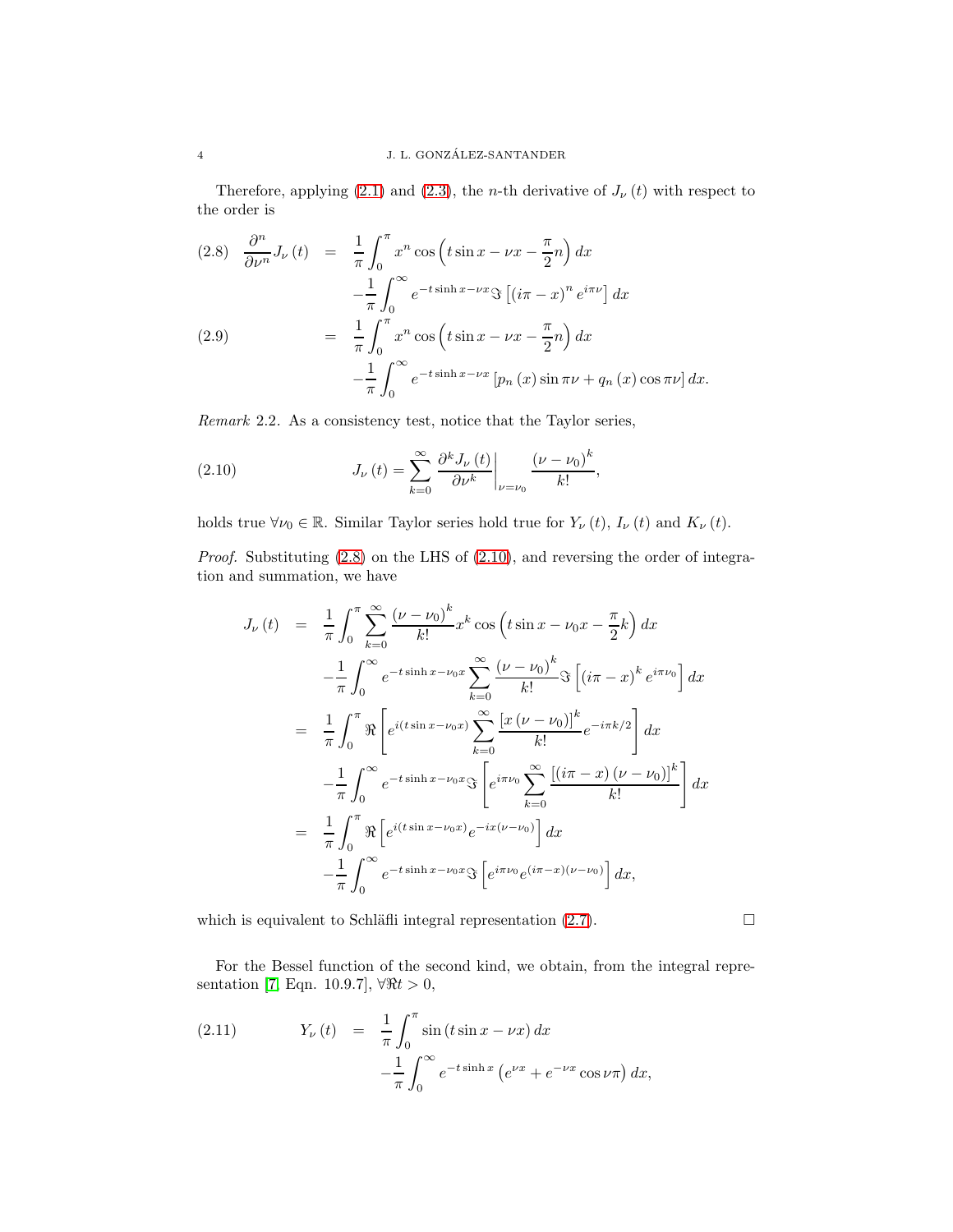and formulas  $(2.2)$  and  $(2.4)$ , the following *n*-th order derivative:

<span id="page-4-1"></span>(2.12)  
\n
$$
\frac{\partial^n}{\partial \nu^n} Y_{\nu}(t)
$$
\n
$$
= \frac{1}{\pi} \int_0^{\pi} x^n \sin\left(t \sin x - \nu x - \frac{\pi}{2} n\right) dx
$$
\n
$$
- \frac{1}{\pi} \int_0^{\infty} e^{-t \sinh x} \left(x^n e^{\nu x} + e^{-\nu x} \Re\left[(i\pi - x)^n e^{i\pi \nu}\right]\right) dx
$$
\n(2.13)  
\n
$$
= \frac{1}{\pi} \int_0^{\pi} x^n \sin\left(t \sin x - \nu x - \frac{\pi}{2} n\right) dx
$$
\n
$$
- \frac{1}{\pi} \int_0^{\infty} e^{-t \sinh x} \left[x^n e^{\nu x} + e^{-\nu x} \left[p_n(x) \cos \pi \nu - q_n(x) \sin \pi \nu\right]\right) dx
$$

For the modified Bessel function, we find in the literature the integral represen-tation [\[7,](#page-13-3) Eqn. 10.32.4],  $\forall \Re t > 0$ ,

(2.14) 
$$
I_{\nu}(t) = \frac{1}{\pi} \int_0^{\pi} e^{t \cos x} \cos \nu x \, dx - \frac{\sin \nu \pi}{\pi} \int_0^{\infty} e^{-t \cosh x - \nu x} dx.
$$

<span id="page-4-2"></span>Therefore, according to  $(2.1)$  with  $t = 0$  and  $(2.3)$ , we have

(2.15)  
\n
$$
\frac{\partial^n}{\partial \nu^n} I_{\nu}(t)
$$
\n
$$
= \frac{1}{\pi} \int_0^{\pi} x^n e^{t \cos x} \cos \left( \nu x + \frac{\pi}{2} n \right) dx
$$
\n
$$
- \frac{1}{\pi} \int_0^{\infty} e^{-t \cosh x - \nu x} \Im \left[ \left( i\pi - x \right)^n e^{i\pi \nu} \right] dx
$$
\n(2.16)  
\n
$$
= \frac{1}{\pi} \int_0^{\pi} x^n e^{t \cos x} \cos \left( \nu x + \frac{\pi}{2} n \right) dx
$$
\n
$$
- \frac{1}{\pi} \int_0^{\infty} e^{-t \cosh x - \nu x} \left[ p_n(x) \sin \pi \nu + q_n(x) \cos \pi \nu \right] dx.
$$

Also, from the integral representation of the Macdonald function [\[6,](#page-13-0) Eqn. 5.10.23],  $\forall \Re t > 0,$ 

(2.17) 
$$
K_{\nu}(t) = \int_0^{\infty} e^{-t \cosh x} \cosh \nu x \, dx
$$

(2.18) 
$$
= \frac{1}{2} \int_{-\infty}^{\infty} e^{\nu x - t \cosh x} dx,
$$

we have

<span id="page-4-0"></span>(2.19) 
$$
\frac{\partial^n}{\partial \nu^n} K_{\nu}(t) = \frac{1}{2} \int_0^{\infty} x^n e^{-t \cosh x} \left[ e^{\nu x} + (-1)^n e^{-\nu x} \right] dx
$$

$$
(2.20) = \frac{1}{2} \int_{-\infty}^{\infty} x^n e^{\nu x - t \cosh x} dx.
$$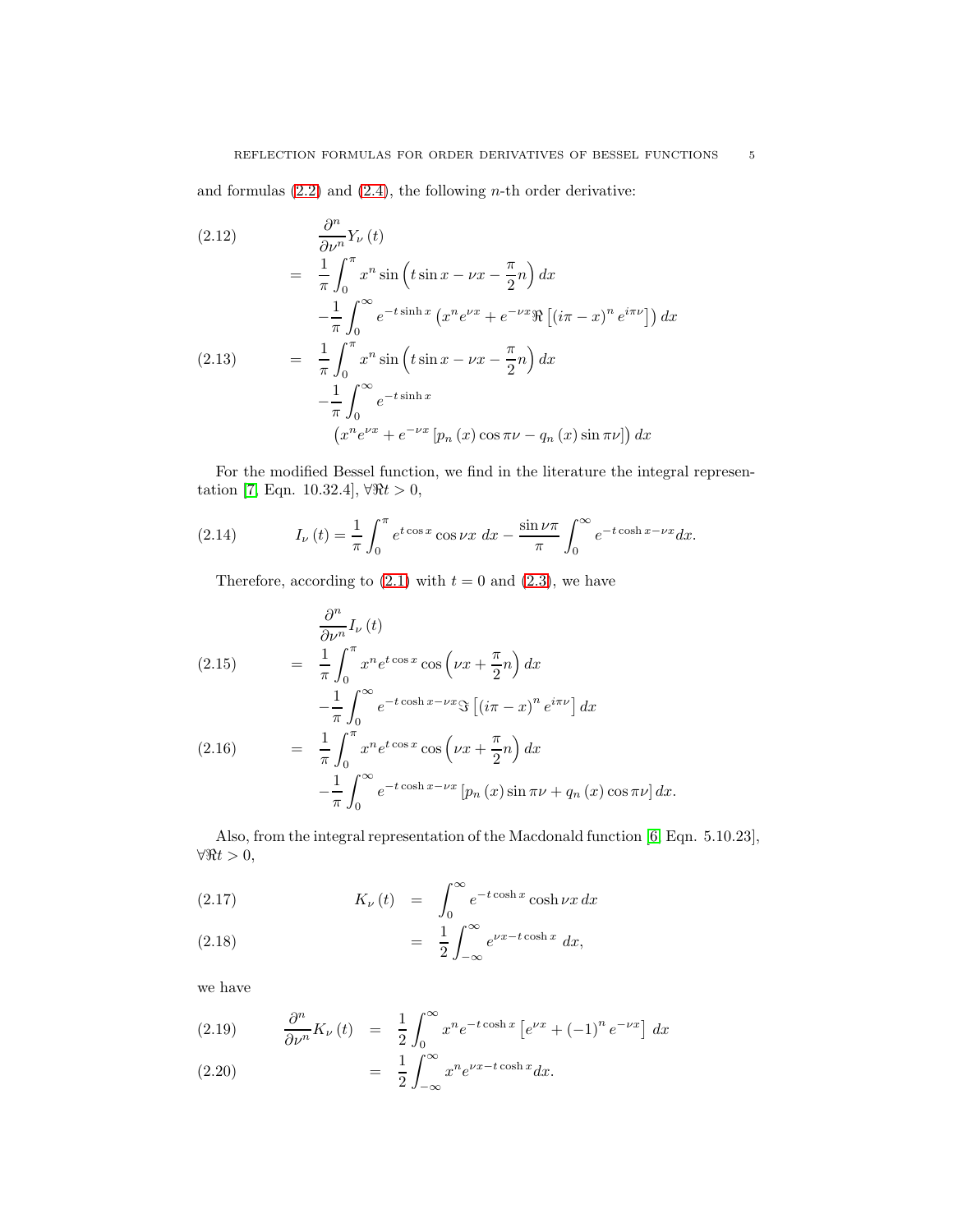For  $n = 1$ , the above integral  $(2.20)$  is calculated in [\[5\]](#page-13-7) in closed-form, thus  $\forall \nu \in \mathbb{R} \diagdown \{-1/2, -3/2, \ldots\}, \, \Re t > 0$ , we have

<span id="page-5-4"></span>
$$
(2.21) \quad \int_{-\infty}^{\infty} x e^{\nu x - t \cosh x} dx
$$
  
=\n
$$
\nu \left[ \frac{K_{\nu}(z)}{\sqrt{\pi}} G_{2,4}^{3,1} \left( z^2 \middle| \begin{array}{c} 1/2, 1 \\ 0, 0, \nu, -\nu \end{array} \right) - \sqrt{\pi} I_{\nu}(z) G_{2,4}^{4,0} \left( z^2 \middle| \begin{array}{c} 1/2, 1 \\ 0, 0, \nu, -\nu \end{array} \right) \right],
$$

where the function  $G_{p,q}^{m,n}$  denotes the Meijer-G function [\[7,](#page-13-3) Eqn. 16.17.1]. If  $2\nu \notin \mathbb{Z}$ , the above expression is reduced in terms of generalized hypergeometric functions  $_{p}F_{q}$  [\[7,](#page-13-3) Eqn. 16.2.1] as [\[3\]](#page-13-8),

<span id="page-5-5"></span>
$$
(2.22) \int_{-\infty}^{\infty} x e^{\nu x - t \cosh x} dx
$$
  
\n
$$
= \pi \csc \pi \nu \left\{ \pi \cot \pi \nu I_{\nu}(z) - [I_{\nu}(z) + I_{-\nu}(z)] \right\}
$$
  
\n
$$
\left[ \frac{z^2}{4(1 - \nu^2)} \right] {}_3F_4\left( \frac{1}{2}, \frac{1}{2}, \frac{3}{2} + \nu |z^2 \right) + \log \left( \frac{z}{2} \right) - \psi(\nu) - \frac{1}{2\nu} \right] \right\}
$$
  
\n
$$
+ \frac{1}{2} \left\{ I_{-\nu}(z) \Gamma^2(-\nu) \left( \frac{z}{2} \right)^{2\nu} {}_2F_3\left( \frac{\nu}{1 + \nu, 1 + \nu, 1 + 2\nu} |z^2 \right) - I_{\nu}(z) \Gamma^2(\nu) \left( \frac{z}{2} \right)^{-2\nu} {}_2F_3\left( \frac{-\nu}{1 - \nu, 1 - \nu, 1 - 2\nu} |z^2 \right) \right\}.
$$

It is worth noting that the numerical evaluation of the integral representations for the *n*-th derivatives of the Bessel functions given in  $(2.8)$ ,  $(2.12)$ ,  $(2.15)$ , and [\(2.20\)](#page-4-0), is quite efficient if we use a "double exponential" strategy [\[9\]](#page-13-10).

# 3. Reflection formulas

# <span id="page-5-0"></span>3.1. Bessel functions.

**Theorem 3.1.**  $\forall t \in \mathbb{C}$  and  $m = 0, 1, \ldots$ , the following reflection formula holds true:

<span id="page-5-2"></span>(3.1) 
$$
\frac{\partial J_{\nu}(t)}{\partial \nu}\bigg|_{\nu=m}+(-1)^m\left.\frac{\partial J_{\nu}(t)}{\partial \nu}\right|_{\nu=-m}=\pi Y_m(t).
$$

Proof. From the integral representation [\(2.8\)](#page-3-0), we have

<span id="page-5-1"></span>(3.2) 
$$
\frac{\partial J_{\nu}(t)}{\partial \nu}\Big|_{\nu=\pm m} = \frac{1}{\pi} \int_0^{\pi} x \sin(t \sin x \mp mx) dx + (-1)^{m+1} \int_0^{\infty} e^{-t \sinh x} e^{\mp mx} dx.
$$

On the one hand, consider  $m = 2k$ , thus, according to [\(3.2\)](#page-5-1), the LHS of [\(3.1\)](#page-5-2) becomes

<span id="page-5-3"></span>
$$
(3.3) \quad \frac{\partial J_{\nu}(t)}{\partial \nu}\Big|_{\nu=2k} + \frac{\partial J_{\nu}(t)}{\partial \nu}\Big|_{\nu=-2k} = \frac{2}{\pi} \int_0^{\pi} x \sin(t \sin x) \cos(2kx) dx - \int_0^{\infty} e^{-t \sinh x} \left(e^{2kx} + e^{-2kx}\right) dx.
$$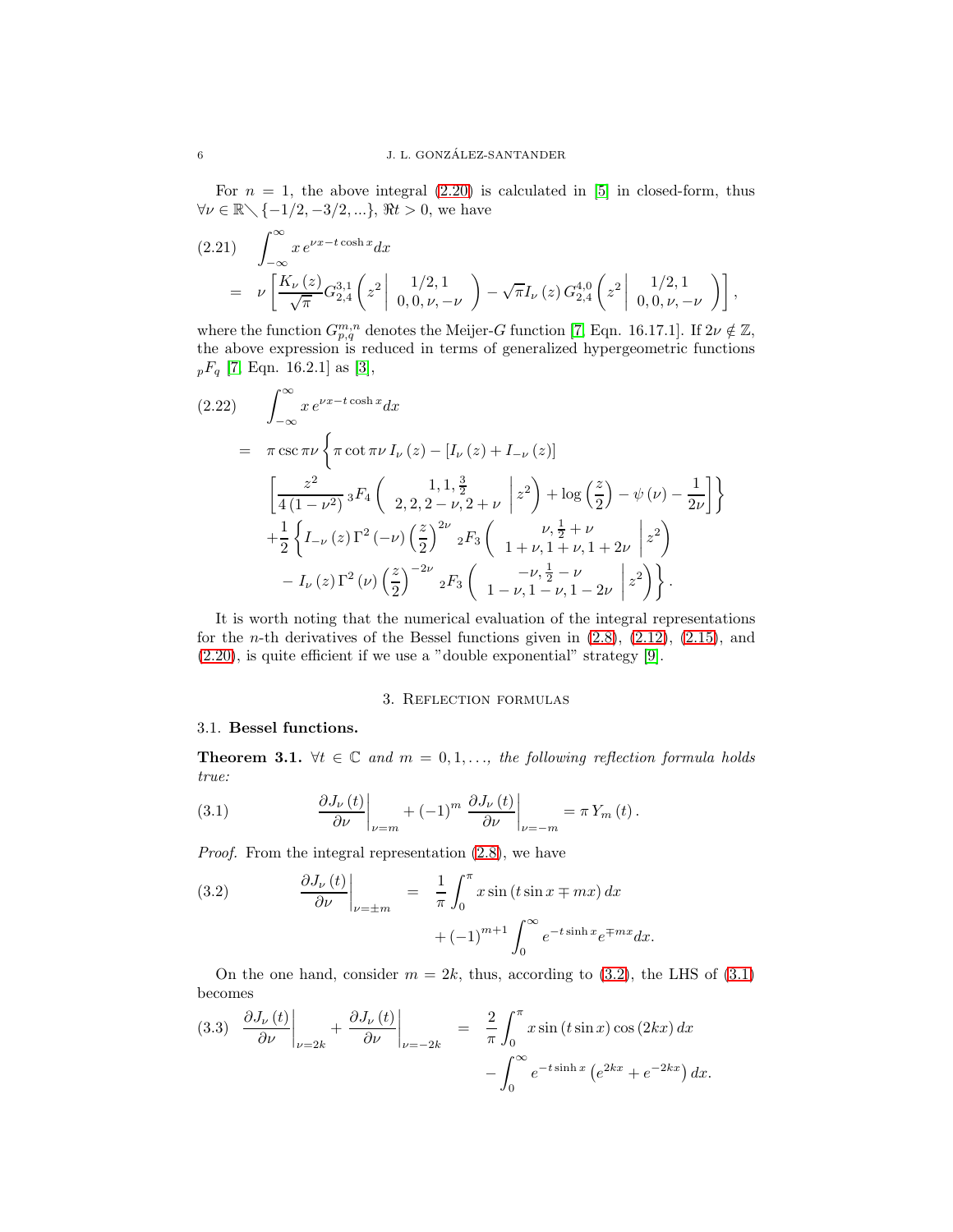To calculate the first integral on the RHS of [\(3.3\)](#page-5-3), perform the substitution  $\xi =$  $x-\pi/2$ , eliminate the term that vanishes by parity, and undo the change of variables to obtain

<span id="page-6-0"></span>(3.4) 
$$
\frac{2}{\pi} \int_0^{\pi} x \sin(t \sin x) \cos(2kx) dx = \int_0^{\pi} \sin(t \sin x) \cos(2kx) dx.
$$

Applying the trigonometric identity  $\sin (\alpha + \beta) = \sin \alpha \cos \beta + \sin \beta \cos \alpha$ , rewrite [\(3.4\)](#page-6-0) as

<span id="page-6-1"></span>(3.5) 
$$
\frac{2}{\pi} \int_0^{\pi} x \sin(t \sin x) \cos(2kx) dx = \int_0^{\pi} \sin(t \sin x + 2kx) dx - \int_0^{\pi} \cos(t \sin x) \sin(2kx) dx.
$$

The second integral on the RHS of [\(3.5\)](#page-6-1) vanishes by parity performing the substitution  $\xi = x - \pi/2$ . Therefore, [\(3.3\)](#page-5-3) becomes

<span id="page-6-2"></span>
$$
(3.6) \quad \frac{\partial J_{\nu}(t)}{\partial \nu}\Big|_{\nu=2k} + \frac{\partial J_{\nu}(t)}{\partial \nu}\Big|_{\nu=-2k} = \int_0^{\pi} \sin\left(t\sin x + 2kx\right) dx - \int_0^{\infty} e^{-t\sinh x} \left(e^{2kx} + e^{-2kx}\right) dx.
$$

According to the integral representation [\(2.11\)](#page-3-2) and the property [\[7,](#page-13-3) Eqn. 10.4.1]

<span id="page-6-5"></span>(3.7) 
$$
Y_{-m}(t) = (-1)^m Y_m(t),
$$

we rewrite [\(3.6\)](#page-6-2) as [\(3.1\)](#page-5-2) for  $m = 2k$ . This completes the proof for  $m = 2k$ .

On the other hand, consider  $m = 2k + 1$ , thus, according to [\(3.2\)](#page-5-1), the LHS of [\(3.1\)](#page-5-2) becomes

<span id="page-6-3"></span>(3.8)  

$$
\frac{\partial J_{\nu}(t)}{\partial \nu}\Big|_{\nu=2k+1} - \frac{\partial J_{\nu}(t)}{\partial \nu}\Big|_{\nu=-2k-1}
$$

$$
= \frac{-2}{\pi} \int_0^{\pi} x \cos(t \sin x) \sin((2k+1)x) dx
$$

$$
+ \int_0^{\infty} e^{-t \sinh x} \left(e^{(2k+1)x} - e^{-(2k+1)x}\right) dx.
$$

Following the same steps as in  $(3.4)-(3.6)$  $(3.4)-(3.6)$ , we calculate the first integral on the RHS of [\(3.8\)](#page-6-3) as,

<span id="page-6-4"></span>
$$
(3.9) \quad \frac{-2}{\pi} \int_0^\pi x \cos(t \sin x) \sin((2k+1)x) \, dx = -\int_0^\pi \sin(t \sin x + (2k+1)x) \, dx.
$$

Therefore, inserting [\(3.9\)](#page-6-4) in [\(3.8\)](#page-6-3) and taking into account the integral representation  $(2.11)$  and the property  $(3.7)$ , we rewrite  $(3.9)$  as

$$
\left. \frac{\partial J_{\nu}(t)}{\partial \nu} \right|_{\nu=2k+1} - \left. \frac{\partial J_{\nu}(t)}{\partial \nu} \right|_{\nu=-2k-1} = \pi Y_{2k+1}(t) ,
$$

which completes the proof.  $\Box$ 

**Corollary 3.2.** We can extend the formula given in  $(1.2)$  to negative integral orders with the aid of the reflection formula [\(3.1\)](#page-5-2), resulting in

(3.10) 
$$
\frac{\partial J_{\nu}(t)}{\partial \nu}\bigg|_{\nu=\pm m} = (\pm 1)^m \left[\frac{\pi}{2}Y_m(t) \pm \frac{m!}{2}\sum_{k=0}^{m-1} \frac{J_k(t)}{k!(m-k)} \left(\frac{t}{2}\right)^{k-m}\right].
$$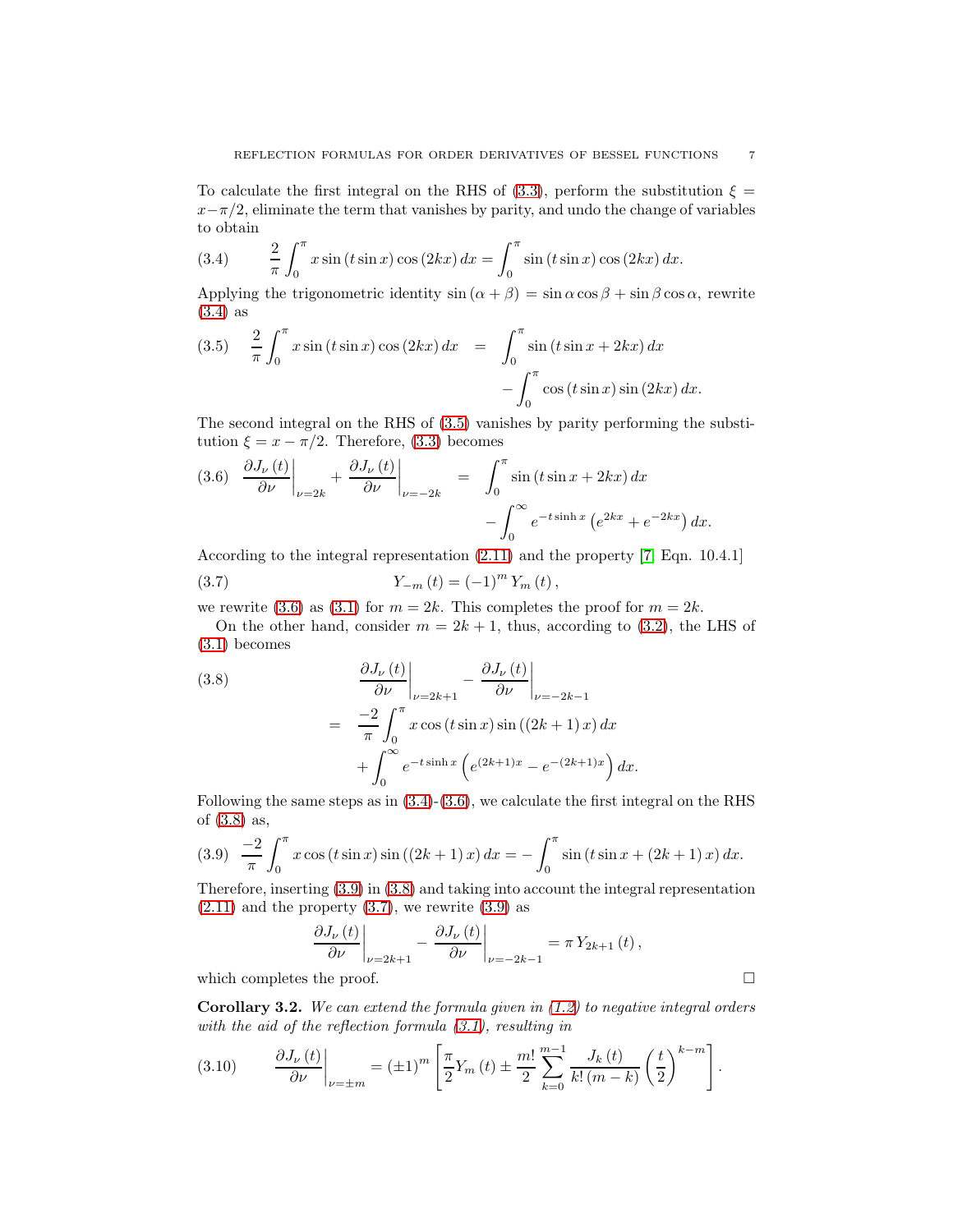**Theorem 3.3.**  $\forall t \in \mathbb{C}$  and  $m = 0, 1, \dots$ , the following reflection formula holds true:

<span id="page-7-3"></span>
$$
(3.11) \quad \left. \frac{\partial^2 J_{\nu}(t)}{\partial \nu^2} \right|_{\nu=m} + (-1)^{m+1} \left. \frac{\partial^2 J_{\nu}(t)}{\partial \nu^2} \right|_{\nu=-m} = 2\pi \left. \frac{\partial Y_{\nu}(t)}{\partial \nu} \right|_{\nu=m} + \pi^2 J_m(t).
$$

*Proof.* From the integral representation [\(2.8\)](#page-3-0) for  $n = 2$ , we have

$$
\frac{\partial^2 J_{\nu}(t)}{\partial \nu^2}\Big|_{\nu=\pm m} = \frac{-1}{\pi} \int_0^{\pi} x^2 \cos(t \sin x \mp mx) dx
$$

$$
+2 (-1)^m \int_0^{\infty} e^{-t \sinh x} x e^{\mp mx} dx.
$$

Therefore,

<span id="page-7-0"></span>(3.12) 
$$
\frac{\partial^2 J_{\nu}(t)}{\partial \nu^2}\Big|_{\nu=m} + (-1)^{m+1} \frac{\partial^2 J_{\nu}(t)}{\partial \nu^2}\Big|_{\nu=-m}
$$

$$
= \frac{-1}{\pi} \int_0^{\pi} x^2 \left[ \cos(t \sin x - mx) + (-1)^{m+1} \cos(t \sin x + mx) \right] dx
$$

$$
+ 2 \int_0^{\infty} e^{-t \sinh x} x \left[ (-1)^m e^{-mx} - e^{mx} \right] dx.
$$

On the one hand, calculate the first integral on the RHS of  $(3.12)$  for  $m = 2k$ ,

$$
\frac{1}{\pi} \int_0^{\pi} x^2 \left[ \cos \left( t \sin x + 2kx \right) - \cos \left( t \sin x - 2kx \right) \right] dx
$$

$$
= \frac{-2}{\pi} \int_0^{\pi} x^2 \sin \left( t \sin x \right) \sin 2kx \ dx.
$$

Performing the change of variables  $\xi = x - \pi/2$  and cancelling the corresponding terms by parity, we arrive at

<span id="page-7-1"></span>(3.13) 
$$
2(-1)^k \int_{-\pi/2}^{\pi/2} \xi \sin(t \cos \xi) \sin(-2k\xi) d\xi,
$$

Applying the trigonometric identity  $\cos(\alpha + \beta) = \cos \alpha \cos \beta - \sin \alpha \sin \beta$ , eliminating one of the resulting integrals by parity, and undoing the substitution performed, we rewrite [\(3.13\)](#page-7-1) as

<span id="page-7-2"></span>(3.14) 
$$
-2\int_0^{\pi} \left(x - \frac{\pi}{2}\right) \cos\left(t \sin x - 2kx\right) dx
$$

$$
= -2\int_0^{\pi} x \cos\left(t \sin x - 2kx\right) dx + \pi^2 J_{2k}(t),
$$

where we have applied the integral representation  $(2.7)$ .

On the other hand, calculate the first integral on the RHS of [\(3.12\)](#page-7-0) for  $m = 2k+1$ ,

$$
\frac{-1}{\pi} \int_0^{\pi} x^2 \left[ \cos \left( t \sin x - (2k+1)x \right) + \cos \left( t \sin x + (2k+1)x \right) \right] dx
$$

$$
= \frac{-2}{\pi} \int_0^{\pi} x^2 \cos \left( t \sin x \right) \cos \left( (2k+1)x \right) dx.
$$

Following the same steps as in  $(3.13)-(3.14)$  $(3.13)-(3.14)$ , but applying the trigonometric identity  $\sin (\alpha + \beta) = \sin \alpha \cos \beta + \sin \beta \cos \alpha$ , we rewrite the first integral on the LHS of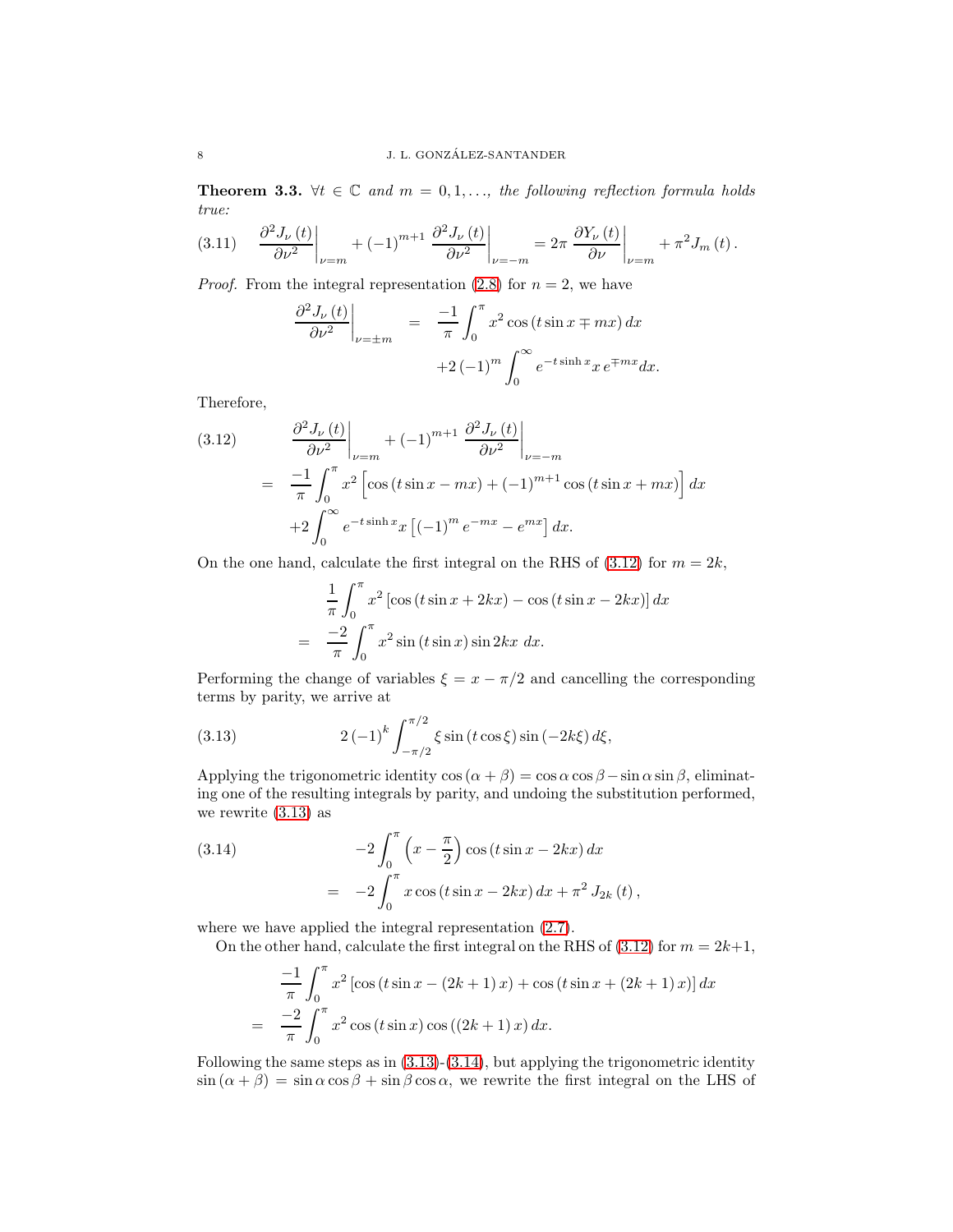$$
(3.12)
$$
 as

<span id="page-8-0"></span>(3.15) 
$$
-2\int_0^{\pi} x \cos(t \sin x - (2k+1)x) dx + \pi^2 J_{2k+1}(t).
$$

From [\(3.14\)](#page-7-2) and [\(3.15\)](#page-8-0), Eqn. [\(3.12\)](#page-7-0) becomes

<span id="page-8-1"></span>(3.16)  
\n
$$
\frac{\partial^2 J_{\nu}(t)}{\partial \nu^2}\Big|_{\nu=m} + (-1)^{m+1} \frac{\partial^2 J_{\nu}(t)}{\partial \nu^2}\Big|_{\nu=-m}
$$
\n
$$
= -2 \int_0^{\pi} x \cos(t \sin x - mx) dx + \pi^2 J_m(t)
$$
\n
$$
+2 \int_0^{\infty} e^{-t \sinh x} x \left[ (-1)^m e^{-mx} - e^{mx} \right] dx.
$$

Finally, take into account the integral representation [\(2.12\)](#page-4-1) for  $n = 1$ , to express  $(3.16)$  as  $(3.11)$ , as we wanted to prove.

Corollary 3.4. Taking into account  $(1.3)$ , Eqn.  $(3.11)$  becomes

<span id="page-8-6"></span>
$$
(3.17) \left. \frac{\partial^2 J_{\nu}(t)}{\partial \nu^2} \right|_{\nu=m} + (-1)^{m+1} \left. \frac{\partial^2 J_{\nu}(t)}{\partial \nu^2} \right|_{\nu=-m} = \pi m! \sum_{k=0}^{m-1} \frac{Y_k(t)}{k! (m-k)} \left( \frac{t}{2} \right)^{k-m}.
$$

**Theorem 3.5.**  $\forall t \in \mathbb{C}$  and  $m = 0, 1, \dots$ , the following reflection formula holds true:

(3.18) 
$$
\frac{\partial Y_{\nu}(t)}{\partial \nu}\bigg|_{\nu=m} + (-1)^m \left. \frac{\partial Y_{\nu}(t)}{\partial \nu}\right|_{\nu=-m} = -\pi J_m(t).
$$

Proof. From the integral representation [\(2.12\)](#page-4-1), we have

<span id="page-8-4"></span>
$$
\frac{\partial Y_{\nu}(t)}{\partial \nu}\Big|_{\nu=\pm m} = \frac{-1}{\pi} \int_0^{\pi} x \cos(t \sin x \mp mx) dx
$$

$$
-\frac{1}{\pi} \int_0^{\infty} x e^{-t \sinh x} \left(e^{\pm mx} + (-1)^{m+1} e^{\mp mx}\right) dx.
$$

Therefore,

<span id="page-8-2"></span>(3.19) 
$$
\frac{\partial Y_{\nu}(t)}{\partial \nu}\Big|_{\nu=m} + (-1)^m \frac{\partial Y_{\nu}(t)}{\partial \nu}\Big|_{\nu=-m}
$$

$$
= \frac{-1}{\pi} \int_0^{\pi} x \left[\cos(t \sin x - mx) + (-1)^m \cos(t \sin x + mx)\right] dx.
$$

<span id="page-8-5"></span>On the one hand, consider  $m = 2k$ , thus [\(3.19\)](#page-8-2) becomes

(3.20)  

$$
\frac{\partial Y_{\nu}(t)}{\partial \nu}\Big|_{\nu=2k} + \frac{\partial Y_{\nu}(t)}{\partial \nu}\Big|_{\nu=-2k}
$$

$$
= \frac{-2}{\pi} \int_0^{\pi} x \cos(t \sin x) \cos(2kx) dx.
$$

Applying the same steps as in [\(3.4\)](#page-6-0)-[\(3.6\)](#page-6-2), but considering the trigonometric identity  $\cos(\alpha + \beta) = \cos \alpha \cos \beta - \sin \alpha \sin \beta$ , we arrive at

<span id="page-8-3"></span>(3.21) 
$$
\frac{\partial Y_{\nu}(t)}{\partial \nu}\Big|_{\nu=2k} + \frac{\partial Y_{\nu}(t)}{\partial \nu}\Big|_{\nu=-2k}
$$

$$
= -\int_0^{\pi} \cos(t \sin x + 2kx) dx.
$$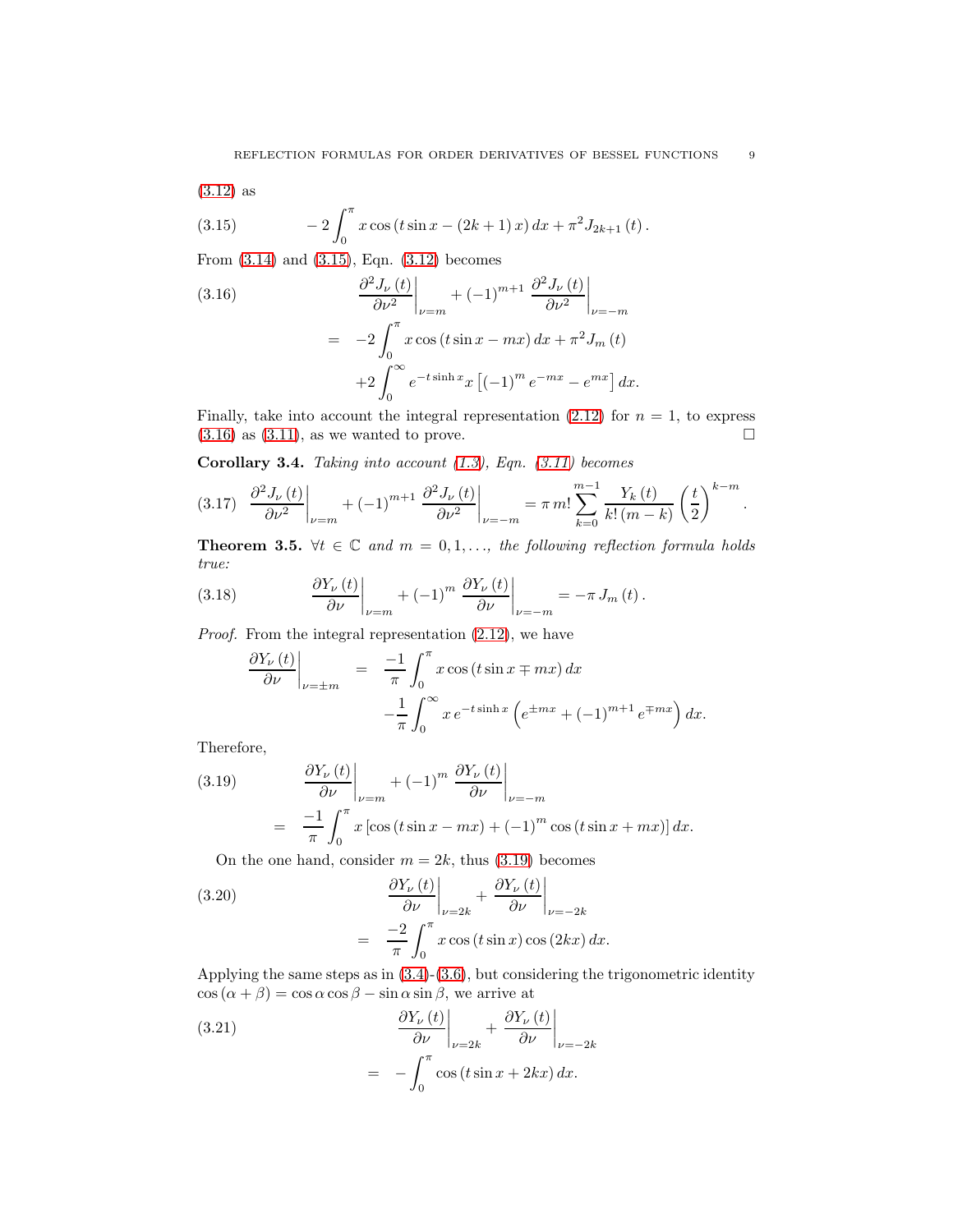According to the integral representation [\(2.7\)](#page-2-2) and the property [\[7,](#page-13-3) Eqn. 10.4.1]

(3.22) 
$$
J_{-m}(t) = (-1)^m J_m(t),
$$

we rewrite [\(3.21\)](#page-8-3) as [\(3.18\)](#page-8-4) for  $m = 2k$ . This completes the proof for  $m = 2k$ . On the other hand, consider  $m = 2k + 1$ , thus [\(3.19\)](#page-8-2) becomes

<span id="page-9-0"></span>
$$
\frac{\partial Y_{\nu}(t)}{\partial \nu}\Big|_{\nu=2k+1} - \frac{\partial Y_{\nu}(t)}{\partial \nu}\Big|_{\nu=-2k-1}
$$
  
= 
$$
\frac{-2}{\pi} \int_0^{\pi} x \sin(t \sin x) \sin((2k+1)x) dx.
$$

Similar to the derivation given in [\(3.20\)](#page-8-5)-[\(3.21\)](#page-8-3), we calculate the above integral as

$$
\frac{\partial Y_{\nu}(t)}{\partial \nu}\Big|_{\nu=2k+1} - \frac{\partial Y_{\nu}(t)}{\partial \nu}\Big|_{\nu=-2k-1}
$$
  
= 
$$
\int_0^{\pi} \cos(t \sin x + (2k+1)x) dx,
$$

thereby, according to the integral representation [\(2.7\)](#page-2-2) and the property [\(3.22\)](#page-9-0), we finally arrive at [\(3.18\)](#page-8-4) for  $m = 2k + 1$ . This completes the proof.

**Corollary 3.6.** We extend the formula given in  $(1.3)$  to negative integral orders with the aid of the reflection formula [\(3.18\)](#page-8-4), resulting in

(3.23) 
$$
\frac{\partial Y_{\nu}(t)}{\partial \nu}\bigg|_{\nu=\pm m} = (\pm 1)^m \left[ -\frac{\pi}{2} J_m(t) \pm \frac{m!}{2} \sum_{k=0}^{m-1} \frac{Y_k(t)}{k! (m-k)} \left( \frac{t}{2} \right)^{k-m} \right].
$$

**Theorem 3.7.**  $\forall t \in \mathbb{C}$  and  $m = 0, 1, \ldots$ , the following reflection formula holds true:

<span id="page-9-2"></span>
$$
(3.24) \left. \frac{\partial^2 Y_{\nu}(t)}{\partial \nu^2} \right|_{\nu=m} + (-1)^{m+1} \left. \frac{\partial^2 Y_{\nu}(t)}{\partial \nu^2} \right|_{\nu=-m} = -2\pi \left. \frac{\partial J_{\nu}(t)}{\partial \nu} \right|_{\nu=m} + \pi^2 Y_m(t).
$$

*Proof.* From the integral representation [\(2.12\)](#page-4-1) for  $n = 2$ , we have

$$
\frac{\partial^2 Y_{\nu}(t)}{\partial \nu^2}\Big|_{\nu=\pm m}
$$
  
= 
$$
\frac{-1}{\pi} \int_0^{\pi} x^2 \sin(t \sin x \mp mx) dx
$$
  

$$
-\frac{1}{\pi} \int_0^{\infty} e^{-t \sinh x} \left[ x^2 \left( e^{\pm mx} + (-1)^m e^{\mp mx} \right) + (-1)^{m+1} \pi^2 e^{\mp mx} \right] dx,
$$

hence

<span id="page-9-1"></span>(3.25) 
$$
\frac{\partial^2 Y_{\nu}(t)}{\partial \nu^2}\Big|_{\nu=m} + (-1)^{m+1} \frac{\partial^2 Y_{\nu}(t)}{\partial \nu^2}\Big|_{\nu=-m}
$$

$$
= \frac{-1}{\pi} \int_0^{\pi} x^2 \left[\sin(t \sin x - mx) + (-1)^{m+1} \sin(t \sin x + mx)\right] dx
$$

$$
-\pi \int_0^{\infty} e^{-t \sinh x} \left[(-1)^{m+1} e^{-mx} + e^{mx}\right] dx.
$$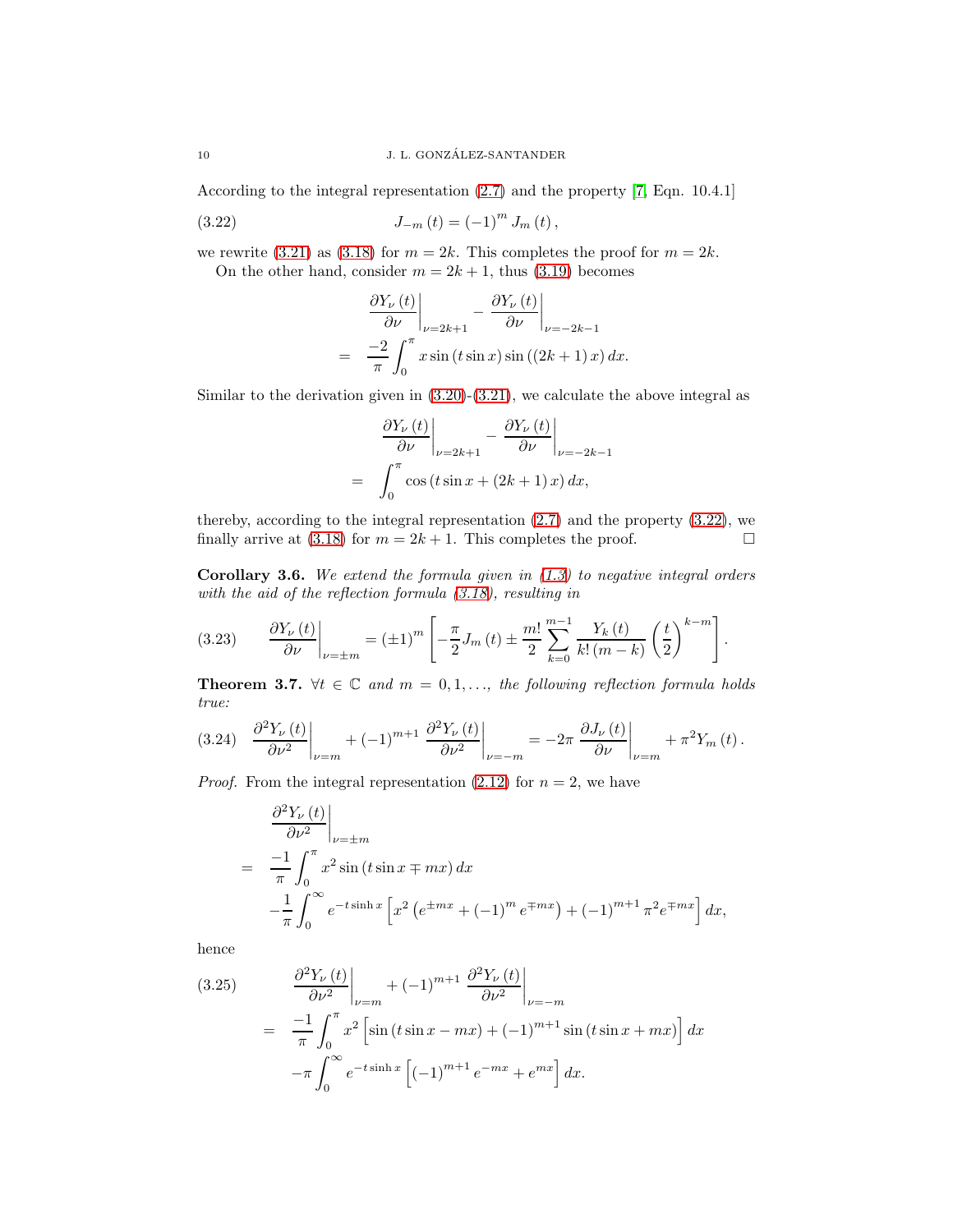Let us calculate the first integral on the RHS of  $(3.25)$ . First, consider  $m = 2k$ , thus

$$
\frac{-1}{\pi} \int_0^{\pi} x^2 \left[ \sin (t \sin x - 2kx) - \sin (t \sin x + 2kx) \right] dx
$$

$$
= \frac{2}{\pi} \int_0^{\pi} x^2 \cos (t \sin x) \sin 2kx \, dx.
$$

Performing the substitution  $\xi = x - \pi/2$  and cancelling the corresponding terms by parity, we have

<span id="page-10-0"></span>(3.26) 
$$
-2(-1)^k \int_{-\pi/2}^{\pi/2} \xi \cos(t \cos \xi) \sin(-2k\xi) d\xi.
$$

Rewrite [\(3.26\)](#page-10-0) with the trigonometric identity  $\sin (\alpha + \beta) = \sin \alpha \cos \beta + \sin \beta \cos \alpha$ , eliminate one of the resulting integrals by parity, and undo the substitution performed, arriving at

<span id="page-10-1"></span>(3.27) 
$$
\frac{-1}{\pi} \int_0^{\pi} x^2 \left[ \sin (t \sin x - 2kx) - \sin (t \sin x + 2kx) \right] dx
$$

$$
= -2 \int_0^{\pi} x \sin (t \sin x - 2kx) dx + \pi \int_0^{\pi} \sin (t \sin x - 2kx) dx.
$$

Second, consider the case  $m = 2k + 1$ , thus the first integral on the RHS of [\(3.25\)](#page-9-1) becomes

$$
\frac{-1}{\pi} \int_0^{\pi} x^2 \left[ \sin (t \sin x - (2k+1)x) + \sin (t \sin x + (2k+1)x) \right] dx
$$

$$
= \frac{2}{\pi} \int_0^{\pi} x^2 \sin (t \sin x) \cos ((2k+1)x) dx.
$$

Following the same steps as before, but applying the trigonometric identity  $\cos(\alpha + \beta) =$  $\cos \alpha \cos \beta - \sin \alpha \sin \beta$ , we arrive at

<span id="page-10-2"></span>
$$
(3.28) \quad -2\int_0^\pi x\sin\left(t\sin x - (2k+1)x\right)dx + \pi\int_0^\pi \sin\left(t\sin x - (2k+1)x\right)dx.
$$

Therefore, taking into account [\(3.27\)](#page-10-1) and [\(3.28\)](#page-10-2),

<span id="page-10-3"></span>(3.29) 
$$
\frac{\partial^2 Y_{\nu}(t)}{\partial \nu^2}\Big|_{\nu=m} + (-1)^{m+1} \frac{\partial^2 Y_{\nu}(t)}{\partial \nu^2}\Big|_{\nu=-m}
$$

$$
= -2 \int_0^{\pi} x \sin(t \sin x - mx) dx + \pi \int_0^{\pi} \sin(t \sin x - mx) dx
$$

$$
-\pi \int_0^{\infty} e^{-t \sinh x} \left[ (-1)^{m+1} e^{-mx} + e^{mx} \right] dx.
$$

Finally, notice that from the integral representation  $(2.8)$  for  $n = 1$ , and the integral representation  $(2.11)$ , we see that the RHS of both  $(3.24)$  and  $(3.29)$  are equal, completing thereby the proof.

**Corollary 3.8.** Taking into account  $(1.2)$ , Eqn.  $(3.24)$  becomes (3.30)

<span id="page-10-4"></span>
$$
\frac{\partial^{2} Y_{\nu}(t)}{\partial \nu^{2}} \bigg|_{\nu=m} + (-1)^{m+1} \left. \frac{\partial^{2} Y_{\nu}(t)}{\partial \nu^{2}} \right|_{\nu=-m} = -\pi m! \sum_{k=0}^{m-1} \frac{J_{k}(t)}{k! (m-k)} \left( \frac{t}{2} \right)^{k-m}.
$$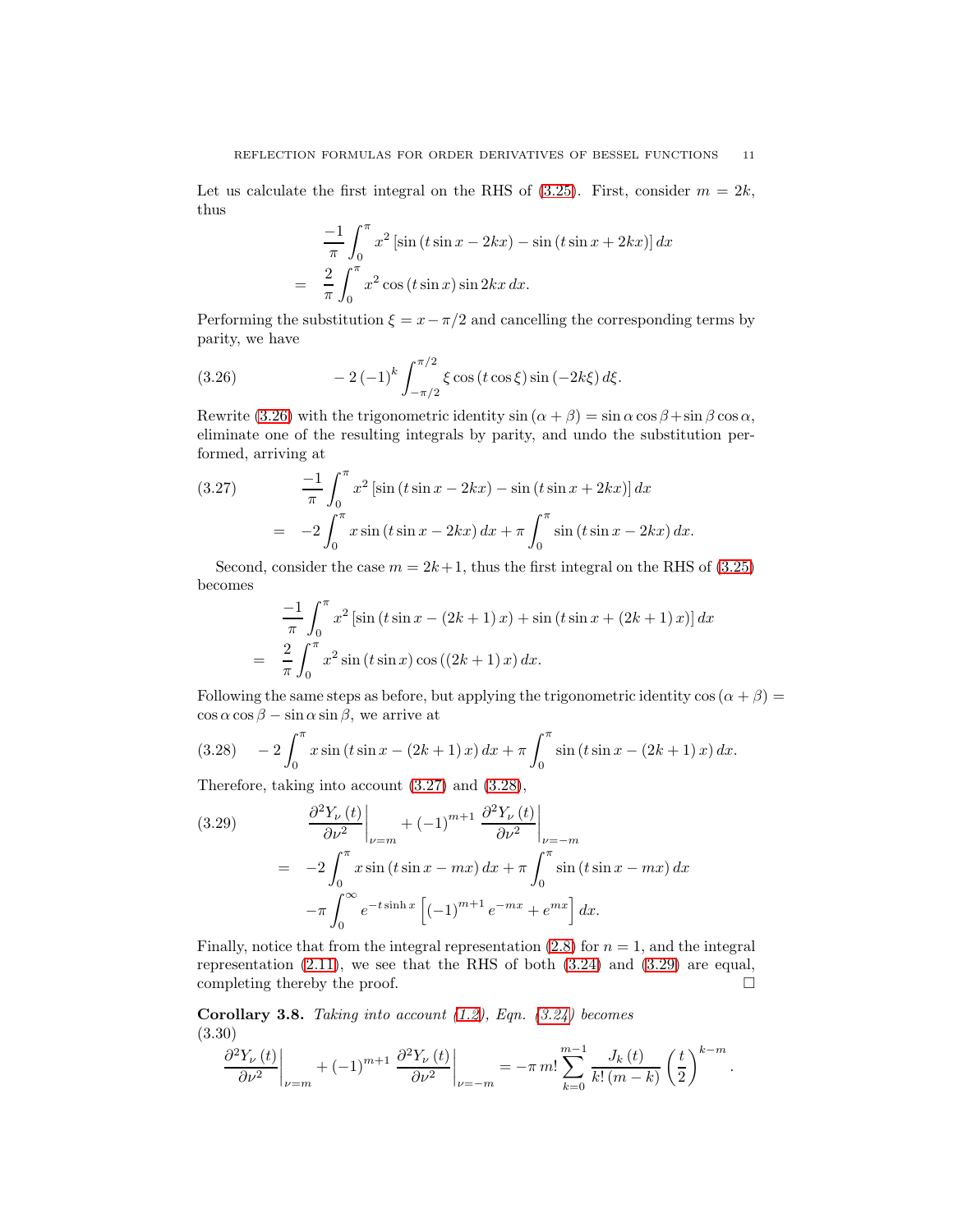### 3.2. Modified Bessel functions.

**Theorem 3.9.**  $\forall t \in \mathbb{C}$  and  $\mu \in \mathbb{R}$ , the following reflection formula holds true:

<span id="page-11-1"></span>(3.31)  
\n
$$
\frac{\partial^{n} I_{\nu}(t)}{\partial \nu^{n}}\Big|_{\nu=\mu} + (-1)^{n+1} \frac{\partial^{n} I_{\nu}(t)}{\partial \nu^{n}}\Big|_{\nu=-\mu}
$$
\n
$$
= \frac{-2}{\pi} \sin \pi \mu \sum_{k=0}^{\lfloor n/2 \rfloor} {n \choose 2k} (-\pi^{2})^{k} \frac{\partial^{n-2k} K_{\mu}(t)}{\partial \mu^{n-2k}}
$$
\n
$$
-2 \cos \pi \mu \sum_{k=0}^{\lfloor (n-1)/2 \rfloor} {n \choose 2k+1} (-\pi^{2})^{k} \frac{\partial^{n-2k-1} K_{\mu}(t)}{\partial \mu^{n-2k-1}}
$$

Proof. Applying the integral representation [\(2.16\)](#page-4-2), we arrive at

$$
\frac{\partial^{n} I_{\nu}(t)}{\partial \nu^{n}}\Big|_{\nu=\mu} + (-1)^{n+1} \frac{\partial^{n} I_{\nu}(t)}{\partial \nu^{n}}\Big|_{\nu=-\mu}
$$
  
= 
$$
-\frac{1}{\pi} \int_{0}^{\infty} e^{-t \cosh x} \left\{p_{n}(x) \sin \pi \mu \left[e^{-\mu x} + (-1)^{n} e^{\mu x}\right]\right\} dx
$$
  
+ 
$$
q_{n}(x) \sin \pi \mu \left[e^{-\mu x} + (-1)^{n+1} e^{\mu x}\right]\right\} dx,
$$

.

wherein the first integral of [\(2.16\)](#page-4-2) vanishes. Taking into account the definitions of the polynomials  $p_n$  and  $q_n$  given in [\(2.5\)](#page-2-3) and [\(2.6\)](#page-2-3),

<span id="page-11-0"></span>(3.32)  
\n
$$
\frac{\partial^n I_{\nu}(t)}{\partial \nu^n}\Big|_{\nu=\mu} + (-1)^{n+1} \frac{\partial^n I_{\nu}(t)}{\partial \nu^n}\Big|_{\nu=-\mu}
$$
\n
$$
= \frac{-1}{\pi} \sin \pi \mu \sum_{k=0}^{\lfloor n/2 \rfloor} {n \choose 2k} (-\pi^2)^k
$$
\n
$$
\int_0^\infty e^{-t \cosh x} x^{n-2k} \left[e^{-\mu x} (-1)^n + e^{\mu x}\right] dx
$$
\n
$$
- \cos \pi \mu \sum_{k=0}^{\lfloor (n-1)/2 \rfloor} {n \choose 2k+1} (-\pi^2)^k
$$
\n
$$
\int_0^\infty e^{-t \cosh x} x^{n-2k-1} \left[e^{-\mu x} (-1)^{n+1} + e^{\mu x}\right] dx.
$$

Finally, taking into account the integral representation [\(2.19\)](#page-4-0), we rewrite [\(3.32\)](#page-11-0) as  $(3.31)$ , as we wanted to prove.

From the general expression [\(3.31\)](#page-11-1), we obtain some interesting particular cases. Thereby, on the one hand, for  $\mu = m = 0, 1, \ldots$ ,

$$
\frac{\partial^{n} I_{\nu}(t)}{\partial \nu^{n}}\Big|_{\nu=m} + (-1)^{n+1} \frac{\partial^{n} I_{\nu}(t)}{\partial \nu^{n}}\Big|_{\nu=-m}
$$
  
= 2 (-1)<sup>m+1</sup> $\sum_{k=0}^{\lfloor (n-1)/2 \rfloor} {n \choose 2k+1} (-\pi^{2})^{k} \frac{\partial^{n-2k-1} K_{\nu}(t)}{\partial \nu^{n-2k-1}}\Big|_{\nu=m},$ 

thus  $\forall n = 0, 1, 2$ , we have respectively

(3.33) 
$$
I_m(t) - I_{-m}(t) = 0,
$$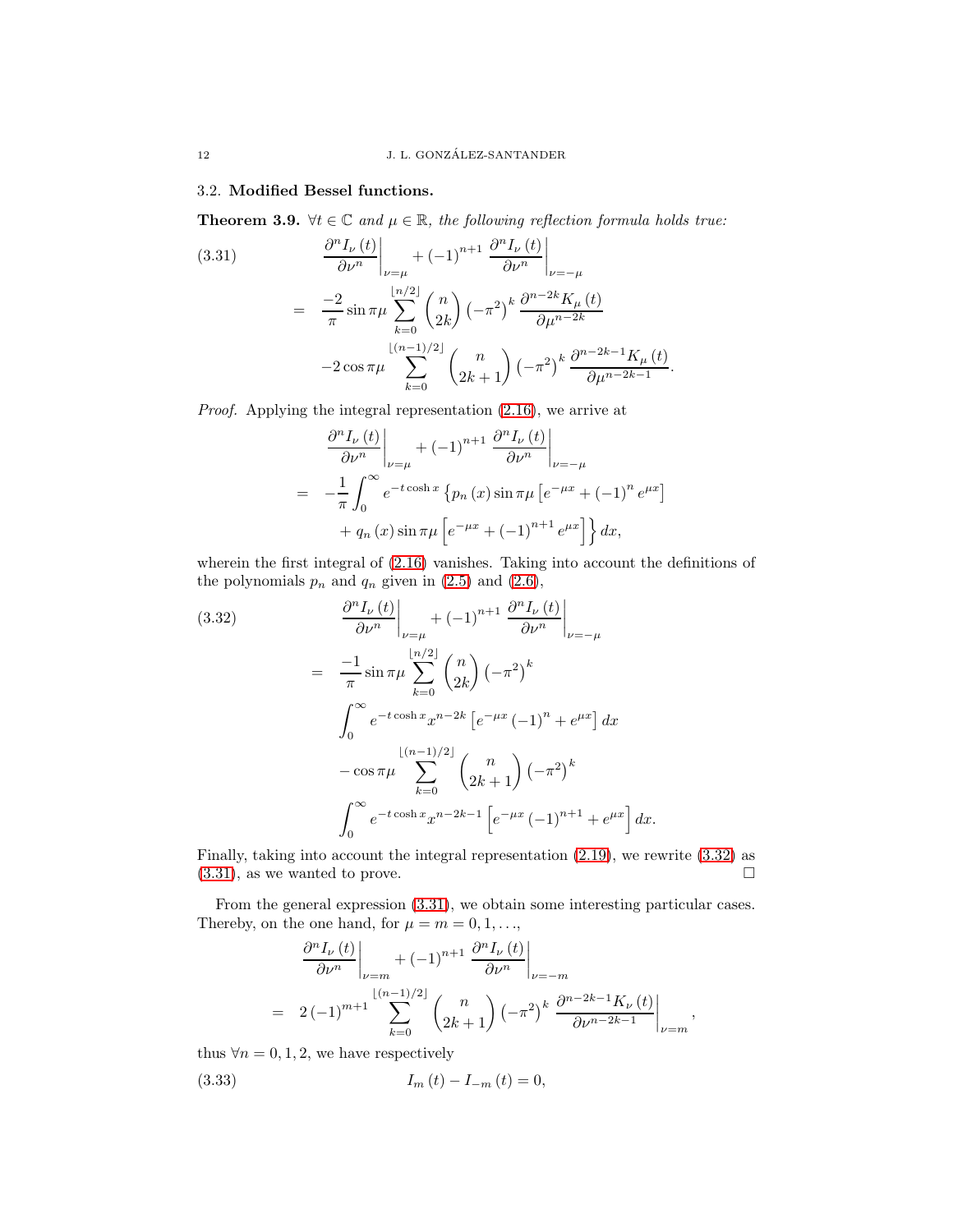.

,

which is a well-known expression given in the the literature [\[7,](#page-13-3) Eqn. 10.27.1],

<span id="page-12-0"></span>(3.34) 
$$
\frac{\partial I_{\nu}(t)}{\partial \nu}\bigg|_{\nu=m} + \frac{\partial I_{\nu}(t)}{\partial \nu}\bigg|_{\nu=-m} = 2(-1)^{m+1} K_m(t),
$$

and

<span id="page-12-1"></span>(3.35) 
$$
\frac{\partial^2 I_{\nu}(t)}{\partial \nu^2}\bigg|_{\nu=m} - \frac{\partial^2 I_{\nu}(t)}{\partial \nu^2}\bigg|_{\nu=-m} = 4(-1)^{m+1} \frac{\partial K_{\nu}(t)}{\partial \nu}\bigg|_{\nu=m}
$$

Therefore, we state the following two results.

**Corollary 3.10.** We extend the formula given in  $(1.4)$  to negative integral orders with the aid of the reflection formula [\(3.34\)](#page-12-0), resulting in

(3.36) 
$$
\frac{\partial I_{\nu}(t)}{\partial \nu}\bigg|_{\nu=\pm m} = (-1)^m \left[ -K_m(t) \pm \frac{m!}{2} \sum_{k=0}^{m-1} \frac{(-1)^k I_k(t)}{k! (m-k)} \left( \frac{t}{2} \right)^{k-m} \right].
$$

**Corollary 3.11.** Taking into account  $(1.5)$ , Eqn.  $(3.35)$  becomes

<span id="page-12-3"></span>
$$
(3.37) \quad \frac{\partial^2 I_{\nu}(t)}{\partial \nu^2}\bigg|_{\nu=m} - \frac{\partial^2 I_{\nu}(t)}{\partial \nu^2}\bigg|_{\nu=-m} = 2(-1)^{m+1} m! \sum_{k=0}^{m-1} \frac{K_k(t)}{k!(m-k)} \left(\frac{t}{2}\right)^{k-m}
$$

On the other hand, taking in [\(3.31\)](#page-11-1)  $\mu = m + \frac{1}{2}$ , we have

$$
\frac{\partial^{n} I_{\nu}(t)}{\partial \nu^{n}}\Big|_{\nu=m+1/2} + (-1)^{n+1} \frac{\partial^{n} I_{\nu}(t)}{\partial \nu^{n}}\Big|_{\nu=-m-1/2}
$$
  
=  $\frac{2}{\pi} (-1)^{m+1} \sum_{k=0}^{\lfloor n/2 \rfloor} {n \choose 2k} (-\pi^{2})^{k} \frac{\partial^{n-2k} K_{\nu}(t)}{\partial \nu^{n-2k}}\Big|_{\nu=m+1/2}$ 

thus  $\forall n = 0, 1$ , we have respectively

$$
I_{m+1/2}(t) - I_{-m-1/2}(t) = \frac{2}{\pi} (-1)^{m+1} K_{m+1/2}(t),
$$

which is given in the literature [\[7,](#page-13-3) Eqn. 10.47.11], and

<span id="page-12-4"></span>
$$
(3.38) \qquad \frac{\partial I_{\nu}(t)}{\partial \nu}\bigg|_{\nu=m+1/2} + \frac{\partial I_{\nu}(t)}{\partial \nu}\bigg|_{\nu=-m-1/2} = \frac{2}{\pi} \left(-1\right)^{m+1} \left.\frac{\partial K_{\nu}(t)}{\partial \nu}\right|_{\nu=m+1/2},
$$

which is also fulfilled for  $m = 0$  by the formulas found in [\[7,](#page-13-3) Eqn. 10.38.6&7].

**Theorem 3.12.**  $\forall t \in \mathbb{C}$  and  $m = 0, 1, \ldots$ , the following reflection formula holds true:

(3.39) 
$$
\left. \frac{\partial^n K_{\nu}(t)}{\partial \nu^n} \right|_{\nu=\mu} + (-1)^{n+1} \left. \frac{\partial^n K_{\nu}(t)}{\partial \nu^n} \right|_{\nu=-\mu} = 0.
$$

*Proof.* First, consider the case  $n = 2k$  and take into account the integral representation  $(1.11)$ , thereby  $(3.39)$  reads as

<span id="page-12-2"></span>
$$
\frac{\partial^{2k} K_{\nu}(t)}{\partial \nu^{2k}} \bigg|_{\nu=\mu} - \frac{\partial^{2k} K_{\nu}(t)}{\partial \nu^{2k}} \bigg|_{\nu=-\mu} = \int_{-\infty}^{\infty} x^{2k} e^{-t \cosh x} \sinh(\mu x) dx = 0,
$$

which vanishes by parity. Second, consider the case  $n = 2k + 1$  and the integral representation [\(1.11\)](#page-1-1), thus [\(3.39\)](#page-12-2) becomes

$$
\frac{\partial^{2k+1}K_{\nu}(t)}{\partial \nu^{2k+1}}\bigg|_{\nu=\mu} + \frac{\partial^{2k+1}K_{\nu}(t)}{\partial \nu^{2k+1}}\bigg|_{\nu=-\mu} = \int_{-\infty}^{\infty} x^{2k+1} e^{-t \cosh x} \cosh(\mu x) dx = 0,
$$